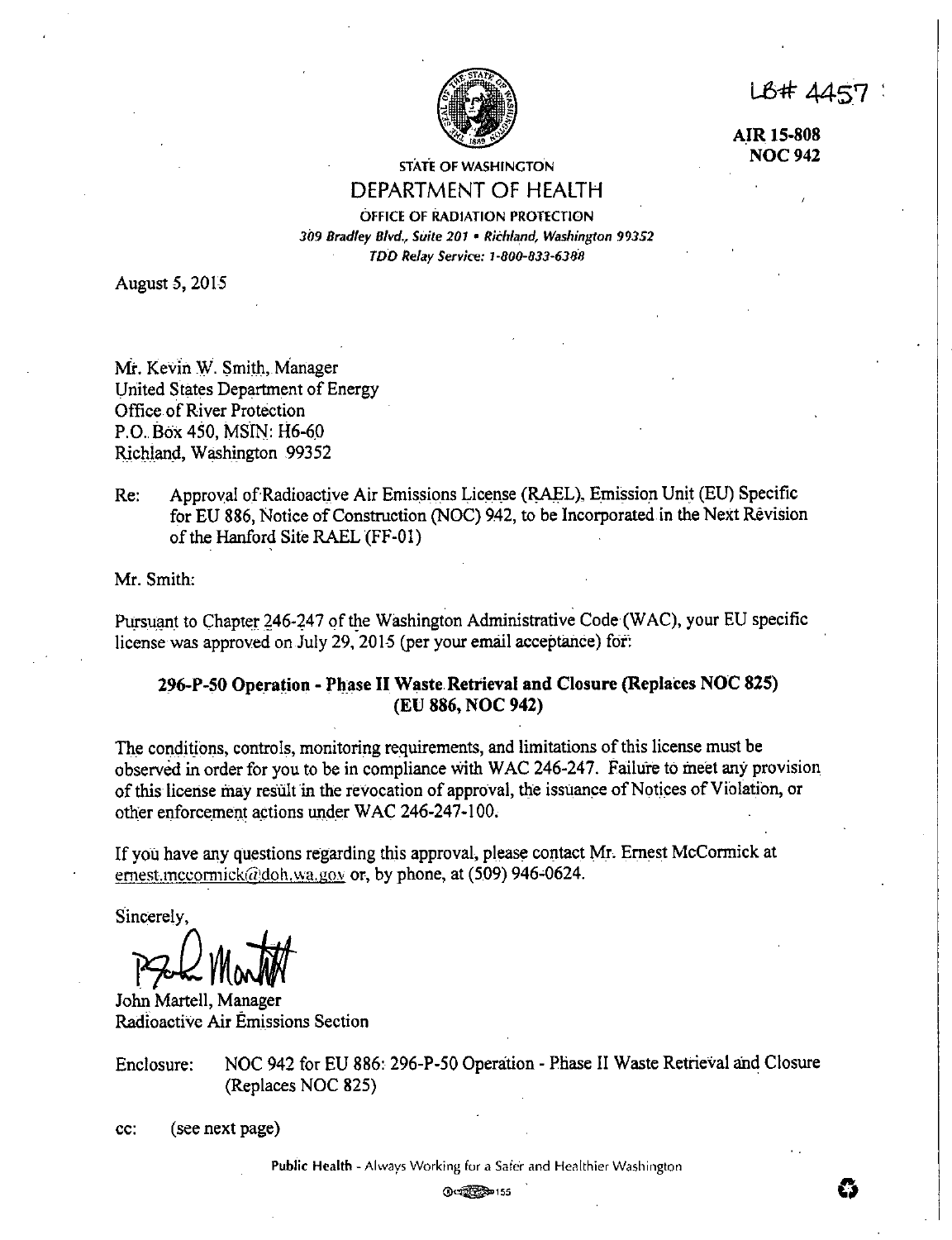Mr. Kevin W. Smith · August 5, 2015 Page 2 of 2

cc: RuthAllen, WRPS Matthew Barnett, PNN.L Shawna Berven, WDOH Lucinda Borneman, WRPS Lee Bostic, BNI Dennis Bowser, USDOE-ORP CliffClark, USDOE-RL Jack Donnelly, WRPS Rick Engelmann, CHPRC Dennis Faulk, EPA · Eric Faust, USDOE-RL Gary Fritz, MSA Phil Gent, Ecology Robert Haggard, BNI Jessica Joyner, WRPS Reed Kaldor, MSA Paul Karschnia, CHPRC Ed MacAlister, USDOE-RL Ernest McCormick, WDOH Valarie Peery, Ecology Maria Skorska, Ecology Bryan Trimberger, USDOE-ORP Randy Utley, WDOH JeffVoogd, WRPS Joan Woolard, MSA Davis Zhen, EPA Environmental Portal

RAES Tracking: Follow up to LB# 4441; RAES 850 and 15°53; NOC 942; EU 886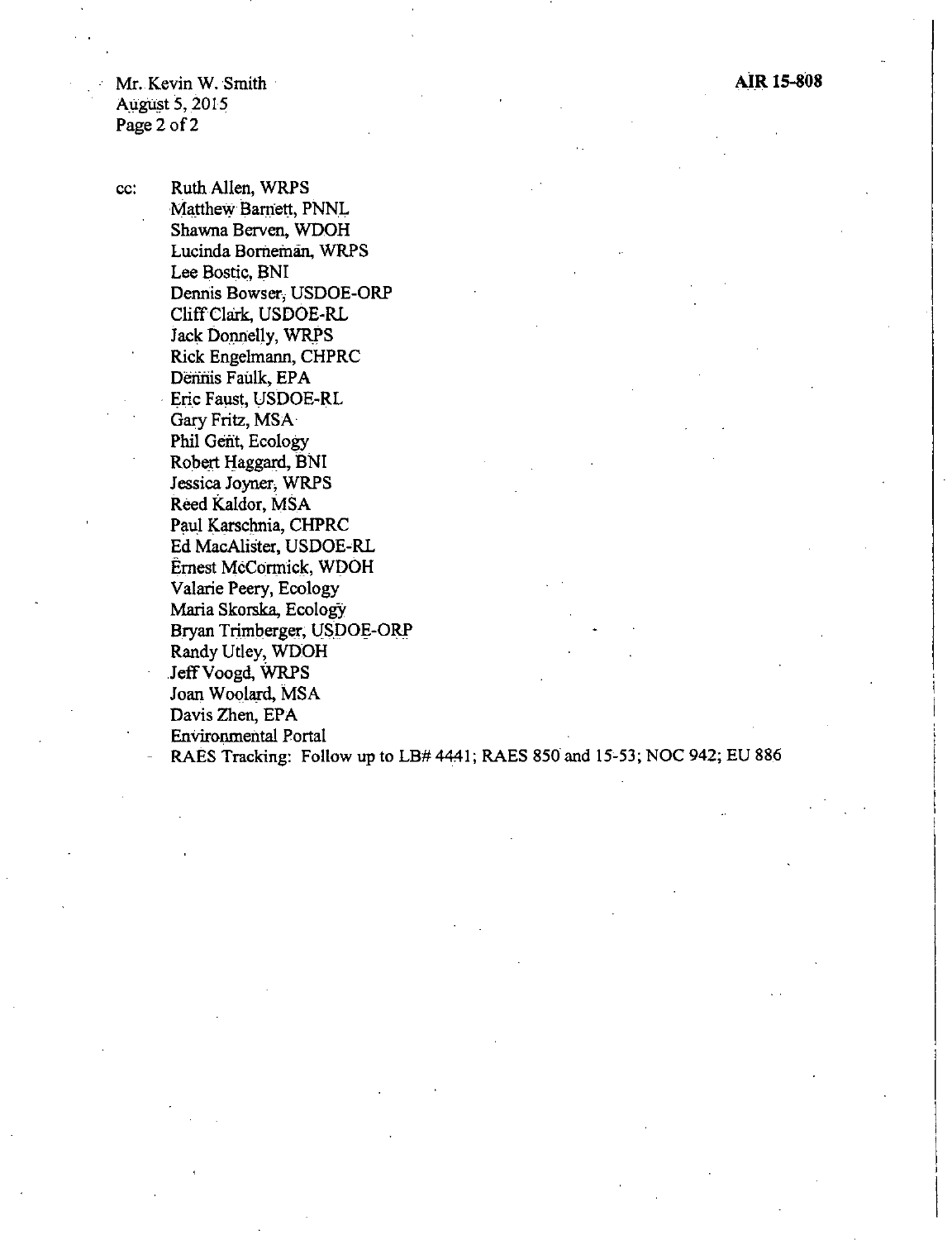# 200 W:296P050-001

# 296-P-50

This is a MAJOR, ACTIVELY ventilated emission unit.

Tank Farms

# **Emission Unit Information**

Stack Height: 50.00 ft.  $15.24 m$ Stack Diameter 0.83 ft.

Average Stack Effluent Temperature: 90 degrees Fahrenheit. 32 degrees Celsius.

Average Stack ExhaustVelocity: 91.72 ft/second. 27.96 m/second.

**Abatement Technology BARCT** WAC 246-247-040(3), 040(4)

state only enforceable: WAC 246-247-010(4), 040(5), 060(5)

| Zone or Area | <b>Abatement Technology</b>     | Required # of Units | <b>Additional Description</b>                          |
|--------------|---------------------------------|---------------------|--------------------------------------------------------|
|              | Deentrainer                     | $-$                 | Operational at all times, when<br>exhauster is in use. |
|              | Heater                          |                     | Operational at all times, when<br>exhauster is in use. |
|              | Prefilter                       |                     |                                                        |
|              | <b>HEPA Filter Stages/Banks</b> |                     | In series, two filters per<br>stage/bank               |
|              | Fan                             |                     | 3000 cfm                                               |

 $0.25 \; m.$ 

# **Monitoring Requirements**

state enforceable: WAC 246-247-040(5), 060(5), and federally enforceable: 40 CFR 61 subpart H

| <b>Federal and State</b>                        | <b>Monitoring and Testing</b>       | <b>Radionuclides Requiring</b>                                    | <b>Sampling</b>  |  |
|-------------------------------------------------|-------------------------------------|-------------------------------------------------------------------|------------------|--|
| Regulatory                                      | <b>Requirements</b>                 | Measurement.                                                      | <b>Frequency</b> |  |
| 40 CFR $61.93(b)(4)(i)$<br>& WAC 246-247-075(2) | 40 CFR 61, Appendix B<br>Method 114 | Sr-90, Cs-137, Am-241, Pu-<br>239/240, Total Alpha, Total<br>Beta | Continuous       |  |

# Sampling Requirements Record sample.

## **Additional Requirements**

Additional monitoring or sampling requirements established by this License will be listed in the Conditions and Limitations section, if applicable.

Operational Status This emission unit, also known as POR127, is a skid/mobile type portable exhauster used to support tank farm operations, such as but not limited to, waste characterization, waste retrieval, decommissioning, deactivation, maintenance, and construction and operation support activities. The emission unit is a portable exhauster that operates intermittently.

# This Emission Unit has 1 active Notice(s) of Construction.

| <b>Project Title</b> |                                                                              |            | Approval # Date Approved NOC_ID |      |
|----------------------|------------------------------------------------------------------------------|------------|---------------------------------|------|
|                      | 296-P-50 Operation - Phase II Waste Retrieval and Closure (Replaces NOC 825) | AIR 15-808 | 7/29/2015                       | 942. |

# Conditions (state only enforceable: WAC 246-247-040(5), 060(5) if not specified)

- $1)$ The total abated emission limit for this Notice of Construction is limited to 1.31E+00 mrem/year to the Maximally Exposed Individual (WAC 246-247-040(5)). The total limit on the Potential-To-Emit for this Notice of Construction is limited to  $1.61E+03$  mrem/year to the Maximally Exposed Individual (WAC 246-247-030(21)).
- $2)$ This approval applies only to those activities described below. No additional activities or variations on the approved activities that constitute a "modification" to the emission unit, as defined in (WAC 246-247-030(16)), may be conducted.

The operation of the waste retrieval system(s) for the removal of radioactive wastes from tanks at the Hanford Site.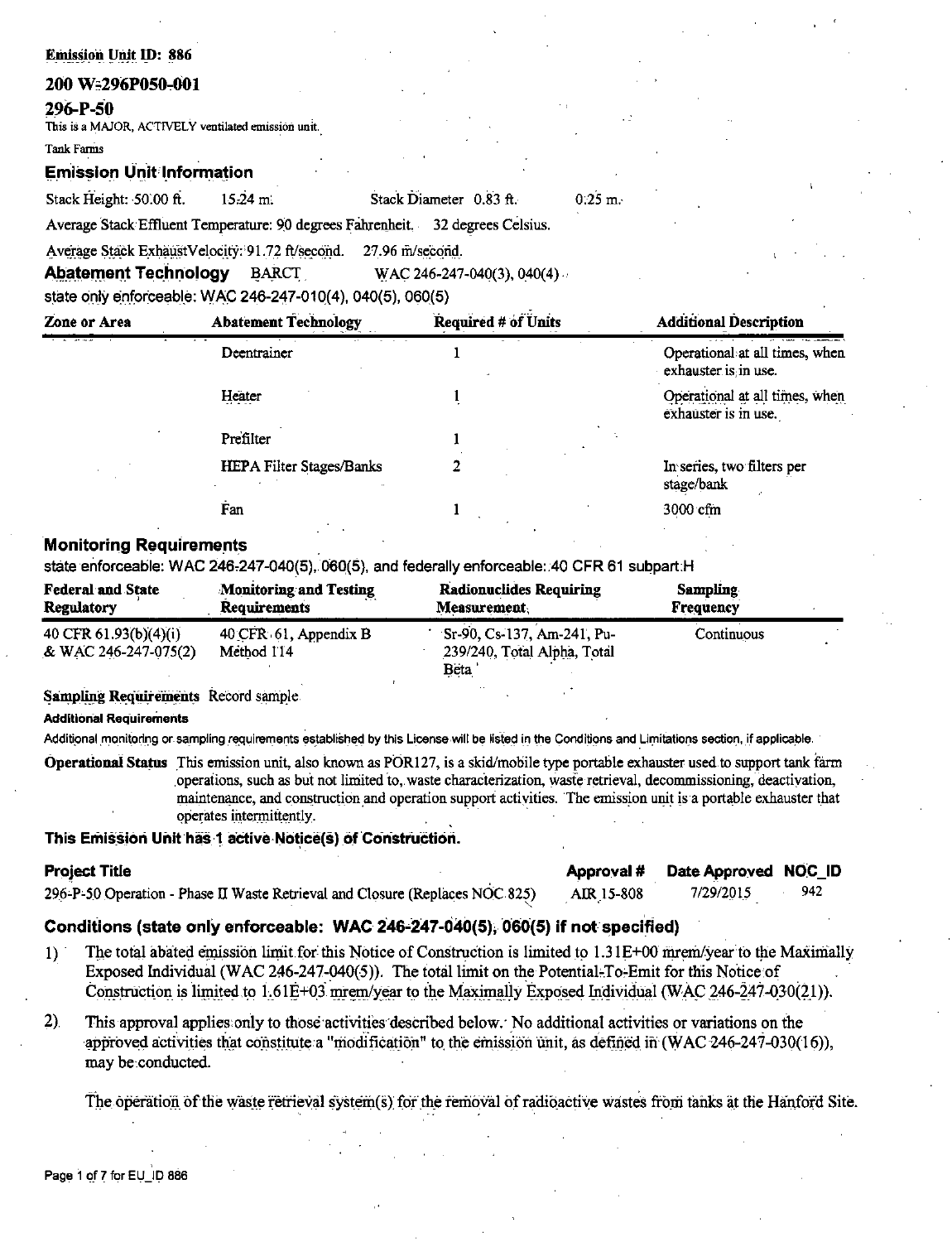# SALTCAKE DISSOLUTION WASTE RETRIEVAL SYSTEM

The saltcake dissolution waste retrieval system may be used to retrieve soluble saltcake waste. This method retrieves the soluble portion of the waste only, resulting in very few of the solids being pumped from the tank. The saltcake dissolution waste retrieval system deployed is for water, chemical agent, or catalyst liquid to be added to the tank using a variety of spray nozzles or "sprinklers". The approach is to sprinkle the waste surface with water, chemical agent, or catalyst liquid. The added water, chemical agent, or catalyst liquid must stay in contact with the saltcake for a long enough period of time for the brine to become saturated. Once the brine is saturated, it is pumped to a receiver tank, staging tank, storage double shell tank (DST), or other staging/storage vessel associated with the supplemental treatment, packaging, or disposal. Salt solution will be removed using the existing saltwell pump or other pump placed into the tank.

A tank not equipped with a saltwell pump, a transfer pump (progressive cavity, vertical turbine) can be installed and operated.

Remotely directable water distribution devices will be located in risers spaced as far apart as practical. A combination of spraying waster, chemical agent, or catalyst liquid to dissolve the saltcake can be used in conjunction with directing a flow of water or recirculating water at the waste to move it to the pump suction to allow the pumping of waste from the tank. Recirculated waste from the pump may be sent back to the tank as an alternative to using water to direct dissolution waste to the pump suction.

# MODIFIED SLUICING WASTE RETRIEVAL SYSTEM

Modified sluicing can be used for some waste retrieval. Modified sluicing is the introduction of liquid at low to moderate pressures and volumes into the waste. The liquid dissolves and breaks apart solid materials and suspends them in the waste slurry. A transfer pump installed in the tank provides the motive force to transfer the liquid slurry to a receiver tank.

Modified sluicing introduces sluice liquid in a controlled fashion using multiple sluicing nozzles at varying pressures and flows, then pumps out the resultant waste slurry. This maintains minimal liquid inventories within the tank at all times. The liquids that could be used in modified sluicing include water, recirculated supernatant/water from the receiving DST, recirculated supernatant/water, chemical agent, or catalyst liquid.

# VACUUM WASTE RETRIEVAL SYSTEM

A vacuum waste retrieval system can be used for waste retrieval activities. The vacuum waste retrieval system is introduced into the tanks by means of an articulating mast system (AMS). The AMS has a horizontal reach and rotational capabilities of 360 degrees. The AMS has a retracted position and can be extended vertically. Air is mixed at the suction end of the AMS enabling the required vertical lift for the waste to a topside receiver tank, batch vessel, or a staging single shell tank (SST), storage DST, or other staging/storage vessels associated with supplemental treatment, packaging, or disposal.

The AMS will be deployed through and attached to standard riser flanges that are available on the tanks. Cameras can also be installed in other risers for in-tank viewing and control of the AMS.

For the 200-series tanks in the 241-C, 241-U, 241-B, and 241-T Tank Farms, a vacuum retrieval process tank, staging tank, staging SST, storage DST, or other staging/storage vessel will be deployed. The receiver tank will receive waste in batches from whichever tank is connected into the vacuum retrieval system. The vacuum pressure used to draw up the waste from the tank to the receiver tank is relieved back into the tank being retrieved.

# MOBILE RETRIEVAL SYSTEM

A Mobile Retrieval System (MRS) can be used to retrieve waste from some tanks. The MRS consists of two intank systems. The first is a robotic crawler inserted through one riser the second is an AMS inserted through a second riser. The AMS retrieves the sludge from the tank using a vacuum with assisting pneumatic conveyance. The AMS vacuum tube has a horizontal reach and can be extended to the bottom of the tank. The arm rotates 360

Page 2 of 7 for EU\_ID 886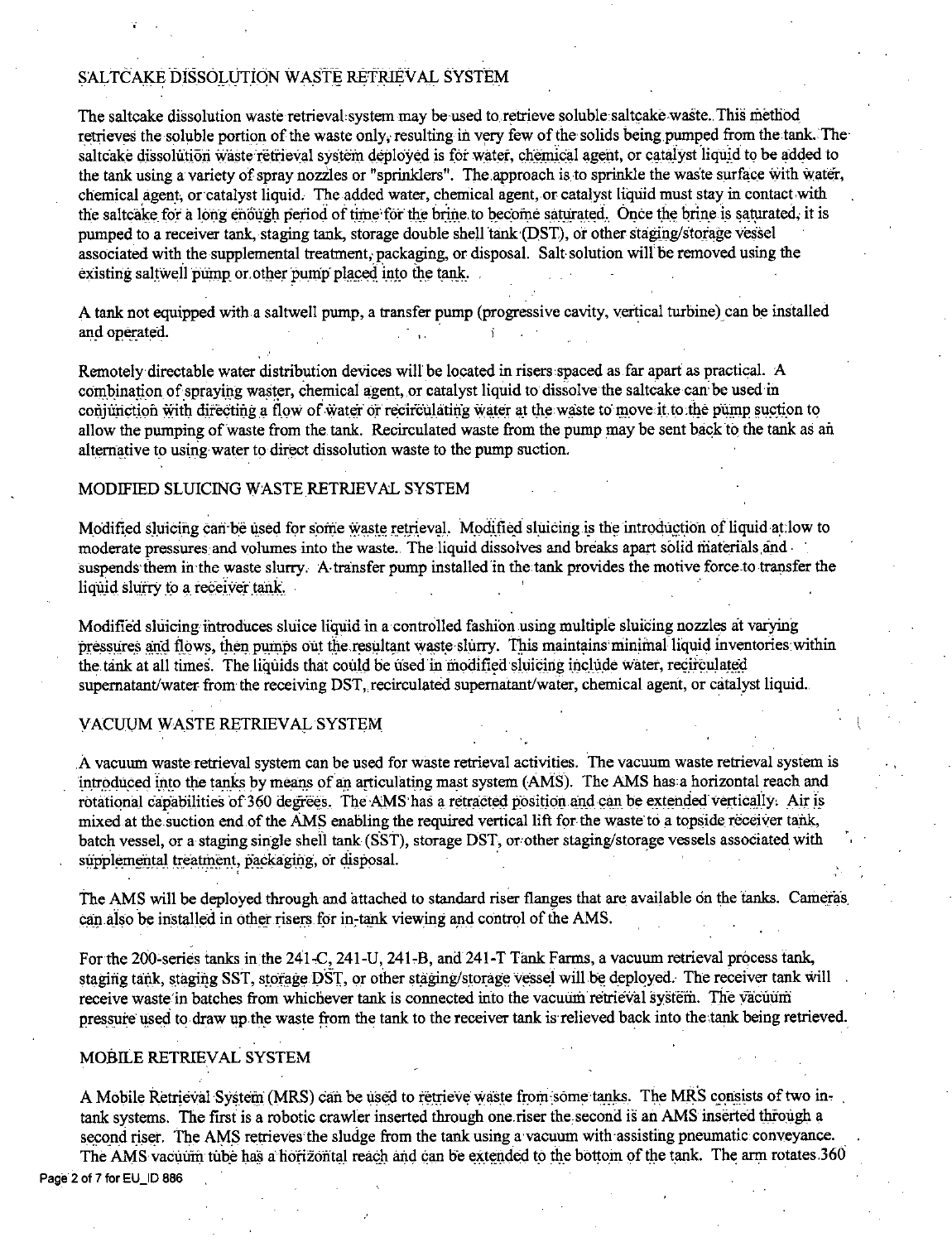degrees. The vacuum will be directed through the AMS in the tank to the end effector, which is in contact with the waste. The pneumatic conveyance-assisted vacuum retrieval system will draw the waste up through the vacuum to the waste vessel in the vessel skid in batches. The AMS is then valved out while the waste vessel is emptied and pwnped out through the over ground transfer lines to a DST, a.staging SST, or other treatment/disposal options. When the waste vessel is nearly empty; the transfer line will be valved out and the AMS will be valved back in and another batch of waste will be removed from the tank. This process will be repeated until waste near the center of the tank is removed. The robotic crawler will be remotely controlled to move.and/or wash waste toward the center of the tank.

# MOBILE ARM RETRIEVAL SYSTEM

The Mobile Arm Retrieval System (MARS) is a waste retrieval system used to retrieve waste. The MARS employs two design options similar to currently permitted systems: 1) a sluicing retrieval option which is intended for retrieval of non leaker tanks, and 2) a vacuum retrieval option is intended for retrieval of assumed leaker tanks. Both options use an arm and sluicing jets and/or a high pressure water scarifier to break up the waste. The sluicer uses waste supernatant recycled from the DST to form a liquid jet using a nozzle. The scarifier uses filtered, pressurized water that comes from a high pressure water skid

The equipment portion of the MARS includes a vertical, carbon steel mast (square cross section) as the main structural member. Attached to the vertical mastis a carbon.fiber.robotic arm. The arm is attached to a traveler that raises and lowers the arm relative to the vertical mast. The arm rotates 360 degrees - 380 degrees on a turntable located in the pit box. The arm also pivots up and down from an elbow at the traveler (hydraulic system) and extends and retracts (hydraulic system). The end of the arm articulates. The arm thus provides for a large range of motion such that the sluicing devices (recycle sluicer, water scarifier) located at the end of the arm can aim at most portions of the tank and from varying (e.g., short) distances.

The containment box which encloses the MARS will be ventilated by two parallel installed radial filters. The purpose of these filters is to minimize contamination from migrating up from the tank into the containment box via the open space on the large riser during retrieval operations. Minimization of contamination inside the containment box is desired should entry into the box ever be required for repairs. Inflow through these filters during retrieval is estimated to reach up to 60 cubic feet per minute (cfm). A valve will be installed between the filters and the containment box so filters can be isolated from the box. However, because the location of the valve will be approximately 12 feet above ground and difficult to reach without properly installed and inspected scaffolding, the valve will be left open at all times until retrieval of the tank is complete. Once retrieval is complete the valve will be closed.

## REMOTE WATER LANCE

The completion of tank retrieval may also be aided by a Remote Water Lance (RWL) that.is a high pressure water device, or hydro laser. Alternatively, a High Pressure Mixer (HPM) may be used in the same capacity. The systems will consist of both ex-tank and in-tank components. The ex-tank components will be comprised of; high pressure systems, operating controls, cables, and hoses. The in-tank components will be comprised of; umbilical, in-tank vehicle, high pressure nozzle(s), or the high pressure mixer.

The high pressure water systems will provide the water at the desired pressure, not to exceed 37,000 psig. A conditioning system will be used to filter the raw water entering the skid to ensure that no abrasive materials are entrained in the water. The water volumetric flow rate will be on the order of 4 to 18 gpm for the HPM and from 6 to 15 gpm for the RWL. The operating controls will be located in a control trailer outside of the farm fence. The cables and hoses will connect hydraulically powered in-tank vehicle with the ex-tank controls and water skid via the wnbilical. The HPM consists of an adjustable height pipe with two pairs of opposed, high pressure, low volume water orifices located on the bottom of the pipe. The mixer is capable of being rotated 360 degrees and has an adjustable height range of approximately 7 feet. The positioning of the mixer is performed remotely using a hydraulic system. Additionally, the mixer has a single orifice on the bottom of the unit that can be used as an operational or installation aid. The in-tank vehicle will house one to four high pressure water nozzles. The RWL will be operated with the nozzle submerged to avoid aerosols in the tank. A rupture disc will be used to prevent reaching pressures above 37,000 psig.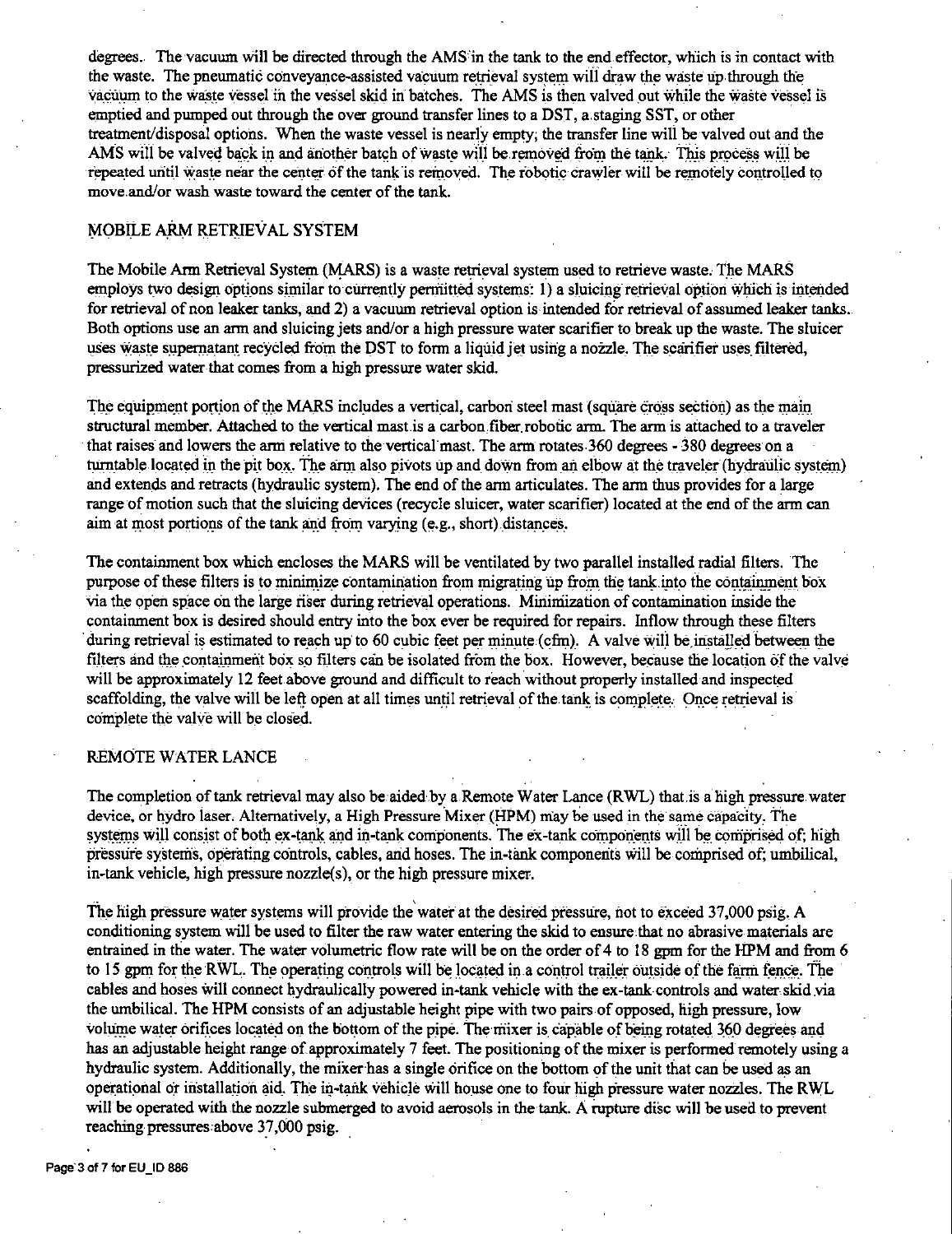# 3) The Annual Possession Quantity is limited to the following radionuclides (Curies/year):

# Ac - 227

Contributes less than 0.1 mrem/vr to the MEI, and represents less than 10% of the unabated PTE and represents less than 25% of the abated dose.

## **Ba** - 137 m

Contributes less than 0.1 mrem/yr to the MEI, and represents less than 10% of the unabated PTE and represents less than 25% of the abated dose.

## $Cm - 242$

Contributes less than 0.1 mrem/yr to the MEI, and represents less than 10% of the unabated PTE and represents less than 25% of the abated dose.

## $Co - 60$

Contributes less than 0.1 mrem/vr to the MEI, and represents less than 10% of the unabated PTE and represents less than 25% of the abated dose.

## Eu - 152

Contributes less than 0.1 mrem/yr to the MEI, and represents less than 10% of the unabated PTE and represents less than 25% of the abated dose.

### $H - 3$

Contributes less than 0.1 mrem/yr to the MEI, and represents less than 10% of the unabated PTE and represents less than 25% of the abated dose.

#### Ni - 59

Contributes less than 0.1 mrem/yr to the MEI, and represents less than 10% of the unabated PTE and represents less than 25% of the abated dose.

### Pa - 231

Contributes less than 0.1 mrem/yr to the MEI, and represents less than 10% of the unabated PTE and represents less than 25% of the abated dose.

#### Pu - 240

 $1.20E + 02$ 

Contributes GREATER than 0.1 mrem/vr to the MEI and represents greater than 10% of the unabated PTE.

## Ra - 226

Contributes less than 0.1 mrem/yr to the MEI, and represents less than 10% of the unabated PTE and represents less than 25% of the abated dose.

### $Sb - 125$

Contributes less than 0.1 mrem/yr to the MEI, and represents less than 10% of the unabated PTE and represents less than 25% of the abated dose.

### $Sn - 126$

Contributes less than 0.1 mrem/yr to the MEI, and represents less than 10% of the unabated PTE and represents less than 25% of the abated dose.

## Th - 229

Contributes less than 0.1 mrem/yr to the MEI, and represents less than 10% of the unabated PTE and represents less than 25% of the abated dose.

 $Am - 241$ 

 $2.30E + 04$ 

Contributes GREATER than 0.1 mrem/vr to the MEI and represents greater than 10% of the unabated PTE

### $C - 14$

Contributes less than 0.1 mrem/yr to the MEI, and represents less than 10% of the unabated PTE and represents less than 25% of the abated dose.

## Cm - 243

Contributes less than 0.1 mrem/yr to the MEI, and represents less than 10% of the unabated PTE and represents less than 25% of the abated dose.

## Cs - 134

Contributes less than 0.1 mrem/vr to the MEI, and represents less than 10% of the unabated PTE and represents less than 25% of the abated dose.

### Eu - 154

Contribute's less than 0.1 mrem/yr to the MEI, and represents less than 10% of the unabated PTE and represents less than 25% of the abated dose.

### $1 - 129$

Contributes less than 0.1 mrem/vr to the MEI, and represents less than 10% of the unabated PTE and represents less than 25% of the abated dose.

#### Ni - 63

Contributes less than 0.1 mrem/yr to the MEI, and represents less than 10% of the unabated PTE and represents less than 25% of the abated dose.

### $Pu - 238$

Contributes less than 0.1 mrem/vr to the MEI, and represents less than 10% of the unabated PTE and represents less than 25% of the abated dose.

#### Pu - 241

Contributes less than 0.1 mrem/vr to the MEI, and represents less than 10% of the unabated PTE and represents less than 25% of the abated dose.

### Ra - 228

Contributes less than 0.1 mrem/yr to the MEI, and represents less than 10% of the unabated PTE and represents less than 25% of the abated dose.

## Se - 79

Contributes less than 0.1 mrem/yr to the MEI, and represents less than 10% of the unabated PTE and represents less than 25% of the abated dose.

### Sr - 90

Contributes GREATER than 0.1 mrem/yr to the MEI and represents greater than 10% of the unabated PTE

### Th - 232

Contributes less than 0.1 mirem/yr to the MEI, and represents less than 10% of the unabated PTE and represents less than 25% of the abated dose.

### Am - 243

Contributes less than 0.1 mrem/yr to the MEI and represents less than 10% of the unabated PTE and represents less than 25% of the abated dose.

### $Cd - 113$  m

Contributes less than 0.1 mrem/yr to the MEI, and represents less than 10% of the unabated PTE and represents less than 25% of the abated dose.

## Cm - 244

Contributes less than 0.1 mrem/yr to the MEI, and represents less than 10% of the unabated PTE and represents less than 25% of the abated dose.

 $Cs - 137$ 2.10E+06

Contributes GREATER than 0.1 mrem/yr to the MEI and represents greater than 10% of the unabated PTE

## Eu - 155

Contributes less than 0.1 mrem/yr to the MEI, and represents less than 10% of the unabated PTE and represents less than 25% of the abated dose.

### Nb - 93 m

Contributes less than 0.1 mrem/yr to the MEI, and represents less than 10% of the unabated PTE and represents less than 25% of the abated dose.

### No - 237

Contributes less than 0.1 mrem/vr to the MEI, and represents less than 10% of the unabated PTE and represents less than 25% of the abated dose.

Pu - 239.

5.30E+03

Contributes GREATER than 0.1 mrem/vr to the MEI and represents greater than 10% of the unabated PTE

### $Pu - 242$

Contributes less than 0.1 mrem/yr to the MEI, and represents less than 10% of the unabated PTE and represents less than 25% of the abated dose.

### Ru - 106

Contributes less than 0.1 mrem/yr to the MEI, and represents less than 10% of the unabated PTE and represents less than 25% of the abated dose.

### $Sm - 151$

Contributes less than 0.1 mrem/yr to the MEI, and represents less than 10% of the unabated PTE and represents. less than 25% of the abated dose.

### Te⊶ 00

Contributes less than 0.1 mrem/yr to the MEI, and represents less than 10% of the unabated PTE and represents less than 25% of the abated dose.

#### U - 232

Contributes less than 0.1 mrem/yr to the MEI, and represents less than 10% of the unabated PTE and represents less than 25% of the abated dose.

5.50E+06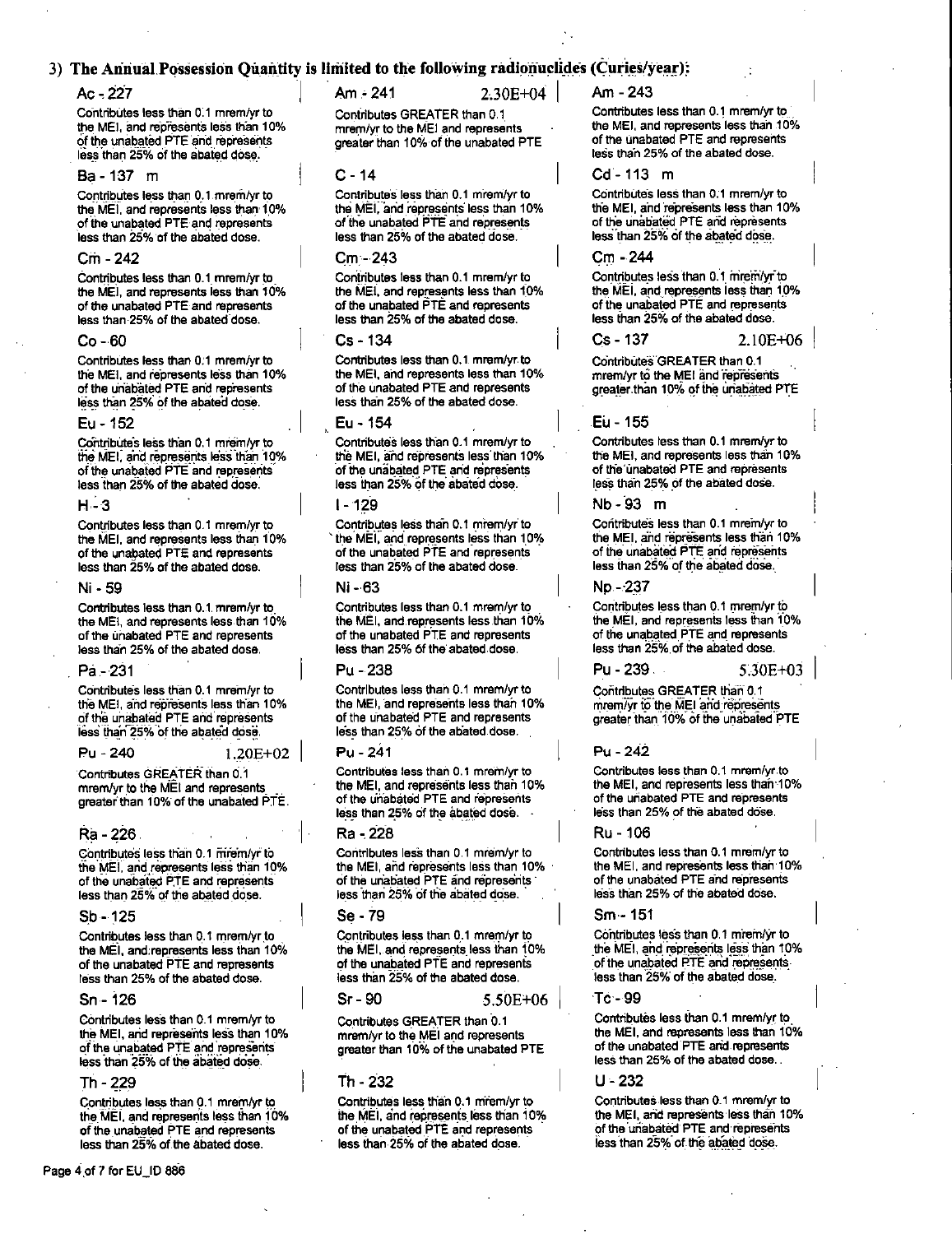# $U - 233$

Contributes less than 0.1 mrem/vr to the MEI, and represents less than 10% of the unabated PTE and represents. less than 25% of the abated dose.

## $11 - 236$

Contributes less than 0.1 mrem/yr to the MEI, and represents less than 10% of the unabated PTE and represents less than 25% of the abated dose.

# $Zr - 93$

Contributes less than 0.1 miem/yr to the MEI, and represents less than 10% of the unabated PTE and represents less than 25% of the abated dose.

#### $4)$ RELEASE RATES-WDOH Log Approval

The annual possession quantity (APQ) shall be tracked on a WDOH approved log. WDOH authorizes approval of the Tank Waste Information Network System (TWINS) as the logging mechanism for APOs of radionuclide source terms (WAC 246-247-080(7)).

 $5)$ **WDOH ALTERNATE APPROVAL-Release Fractions** WDOH accepts that the PTE calculation shall be based on the inventory of material to be managed (tank inventory and supernate) using the release fraction for the tank inventory of 1.0 E-3 for tank inventory and 8.0 E-5 for supernate (WAC 246-247-040(5) and WAC 246-247-060(5)).

#### WDOH ALTERNATE APPROVAL-Non Destructive Analysis Method  $6)$

A pre-operational Non Destructive Analysis (NDA) of the exhauster(s) HEPA filters and a post-operational NDA will be performed the first time each of the four waste retrieval methods (mobile retrieval system, vacuum retrieval, supernatant sluicing, and saltcake dissolution with supernatant) when placed into service. The post-operational NDA should occur after one cycle or phase of waste retrieval operation is completed, a method replaces another method during a cycle/phase or six months from the in-service date, whichever occurs first. The facility may opt to replace the exhauster's HEPA filters prior to placing a new waste retrieval method in service and eliminate the preoperational NDA (WAC 246-247-040(5), WAC 246-247-060(5), and WAC 246-247-075(4)).

WDOH ALTERNATE APPROVAL-Standards 7) General WAC 246-247 technology standard exemptions justified and documented in RPP-19233, WAC 246-247 technology standard exemption justification for waste tank ventilation systems, may be applied to Phase II NOC retrieval exhauster operations. (WAC 246-247-040(5) and WAC 246-247-060(5)).

8) WDOH NOTIFICATION-Leak Testing Cannot be Performed If new or altered section of ductwork cannot be tested due to tie-ins, WDOH will be notified (WAC 246-247-040(5) and WAC 246-247-060(5)).

- 9) WDOH NOTIFICATION-Change in PTE Calculations The department will be notified if radionuclides other than Cs-137, Sr-90,  $\overline{P}u$ -239/240, and Am-241 are identified that contribute greater than 10% of the PTE or greater than 0.1 mrem/yr TEDE to the MEI when a unit is deployed or redeployed (WAC 246-247-040(5) and WAC 246-247-110(8)).
- $10<sub>1</sub>$ WDOH NOTIFICATIONS-Differential Pressure Out of Range The differential pressure readings for the pre-filters and both stages of HEPA filters shall be monitored recorded and trended a minimum of weekly. The exhaust system will be configured to automatically shut down at 5.9 inches of water (or less) pressure differential across the HEPA filter(s) for the first filter in series or multiple filters in series as indicated by the local readout. If the final HEPA filter in the system exceeds 5.9 inches of water pressure differential across the filter, the cause will be determined and WDOH will be notified through normal established channels (WAC 246-247-040(5) and WAC 246-247-060(5)).
- WDOH NOTIFICATION-Retrieval Under Passive Ventilation Contitions  $11$ Retrieval activities shall occur under passive ventilation only when an exhauster can no longer be operated on a single shell tank due to structural concerns. The justification for structural concerns with the single shell tank shall be documented and provided to WDOH upon request. (WAC 246-247-040(5) and WAC 246-247-060(5))

## $12)$ WDOH NOTIFICATIONS-High Reading on Weekly Smear Surveys Monitoring of breather filters during retrieval activities shall consist of weekly smear surveys on the inside surface of the ducting and downstream of the HEPA filter or on the outside of the screen covering the outlet of the vent. Levels above 10,000 dpm/100cm2 beta/gamma and 200 dpm/100cm2 alpha shall be reported to WDOH. (WAC

Page 5 of 7 for EU\_ID 886

# $U - 234$

Contributes less than 0.1 mrem/vr to the MEI, and represents less than 10% of the unabated PTE and represents less than 25% of the abated dose.

## $11 - 238$

Contributes less than 0.1 mrem/yr to the MEI, and represents less than 10% of the unabated PTE and represents less than 25% of the abated dose.

# $U - 235$

Contributes less than 0.1 mrem/vr to the MEI, and represents less than 10% of the unabated PTE and represents less than 25% of the abated dose.

## $\mathsf{v}$  . on

Contributes less than 0.1 mrem/yr to the MEI, and represents less than 10% of the unabated PTE and represents less than 25% of the abated dose.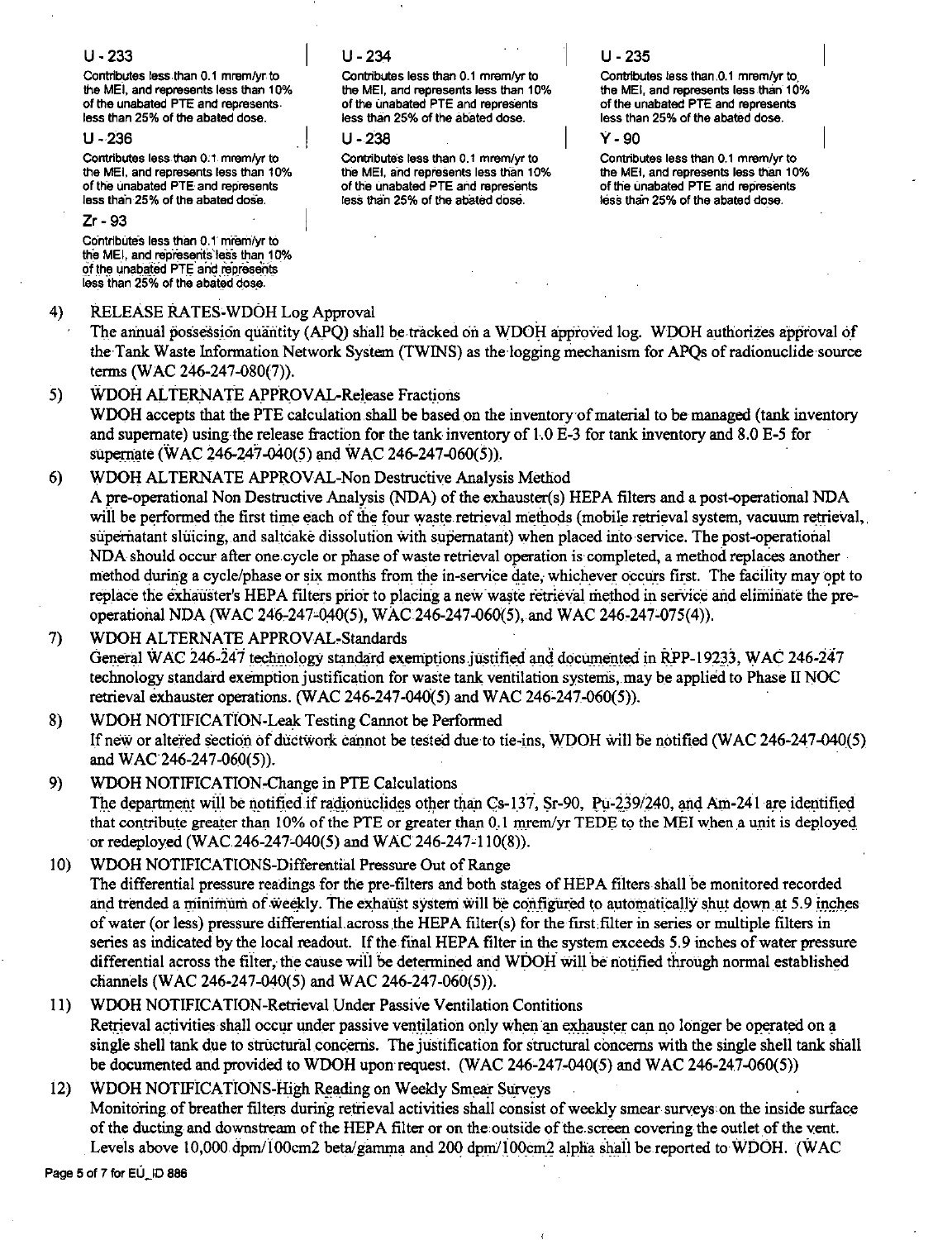246-247-040{5) and WAC 246-247-060(5))

13) STANDARDS-Startup Leak Testing

New or altered sections of ductwork shall be leak tested in accordance with the requirements of ASME AG-I Section SA prior to use. Normal maintenance of the system (e.g., replacing gaskets, replacement of in kind components, flow profile anglysis in the ductwork, air sampling from test ports in the duct, and demister flushing) are not considered to be alteration (WAC.246-247-040(5), WAC.246-247-060(5), and WAC.246-247-075(2)).

14) STANDARDS-Stack Monitoring Systems

The emission unit stack monitoring system shall meet the requirements of ANSI/HPS N13.1,1999 including the stack monitoring system inspection requirements also referenced in 40 CFR 61 App. B, Method 114, Table 2 -Maintenance, Calibration, and Field check requirements (WAC 246-247-040(5), WAC 246-247-060(5), and WAC 246-247-075(2)).

15) ABA TEMENT TECHNOLOGY-HEPA Filter Testing

The HEPA filters are in-place leak tested annually in accordance with a written procedure that addresses testing and visual inspections based on ASME N510 and ASME N511, and shall have a minimum efficiency of 99.95% (WAC 246-247-040(5), WAC 246-247-060(5), and WAC 246-247-075(2)).

In addition, the following conditions require in-place leak testing of the HEPA filters (the filter system to be retested):

•HEPA filter replacement

•Relocating the ventilation system exhauster

- 16) ABATEMENT TECHNOLOGY-Filter Protection The relative humidity shall be maintained below 70%. If the relative humidity cannot be directly measured, the ventilation system exhauster operating temperature will be monitored daily to ensure that the appropriate temperature is maintained, based on psychometric charts and engineering calculations, so that the relative humidity remains below 70%. Daily Monitoring is not required over weekends and holidays when no waste disturbing activities are occurring (WAC 246-247-040(5) and WAC 246-247-060(5)).
- 17) ABATEMENT TECHNOLOGY-Temperature Values in the Airstream The airstream temperature is also monitored to verify that it is below the 200°F limit established for continuous operation and  $250^{\circ}$ F. limits established for periodic operation to protect the HEPA filters. (WAC 246-247,040(5)).
- 18) ABATEMENT TECHNOLOGY-Ductwork Insulation All ventilation ductwork from the exit of the tank to the inlet of the exhauster filter housing, shall be insulated (WAC 246-247-040(5) and WAC 246-247-060(5)).
- 19) ABATEMENT TECHNOLOGY- Ventilation System Exhauster Suspension from Active Service The following will be implemented when a ventilation system exhauster that has been connected to a radioactive source is shut down and placed in.suspension from active service. The following items will be completed 90 days after suspension from active service. Suspension from active service begins when the permit required preventative maintenance tasks are suspended or 365 days from the last day of operation, whichever is sooner.

•Isolate (e.g., valve or blank off) the ventilation system exhauster unit from the source of radioactivity. • Isolate (e.g., valve or blank off) the source of radioactivity (e.g., tank) or establish an alternative flow path through a registered emission point (e.g., passive filter or powered exhauster).

Isolate the flow path downstream of the last stage of HEPA filtration by capping the stack or alternative location if the stack has been removed.

• Provide written notification to WDOH documenting completion of the above.

During suspension from active service, the monitoring and associated recordkeeping are not required to be conducted. In addition, the abatement and monitoring system testing  $(e.g., aerosol testing of the HERA filters)$ , maintenance, calibration, field checks, and the associated recordkeeping are not required to be conducted (WAC 246-247-040(5)) and (WAC 246-247-060(5)).

20) ABATEMENT TECHNOLOGY-Ventilation System Exhauster Return to Active Service

The ventilation system exhauster will be evaluated for its ability to meet the regulatory requirements to operate prior to placing the exhauster back in service:

• Verify that parts removed during suspension from active service have been replaced-in-kind and the unit has been returned to full function.

•Conduct abatement and monitoring system inspections and field checks.

• Verify that the abatement and monitoring system testing, maintenance, and calibration have been completed. (Note:'some testing, maintenance, and calibration can only be:completed when the exhauster is running.) The CAM and sampling system are to be operated during aerosol testing.

Page 6 of 7 for EU\_ID **886**